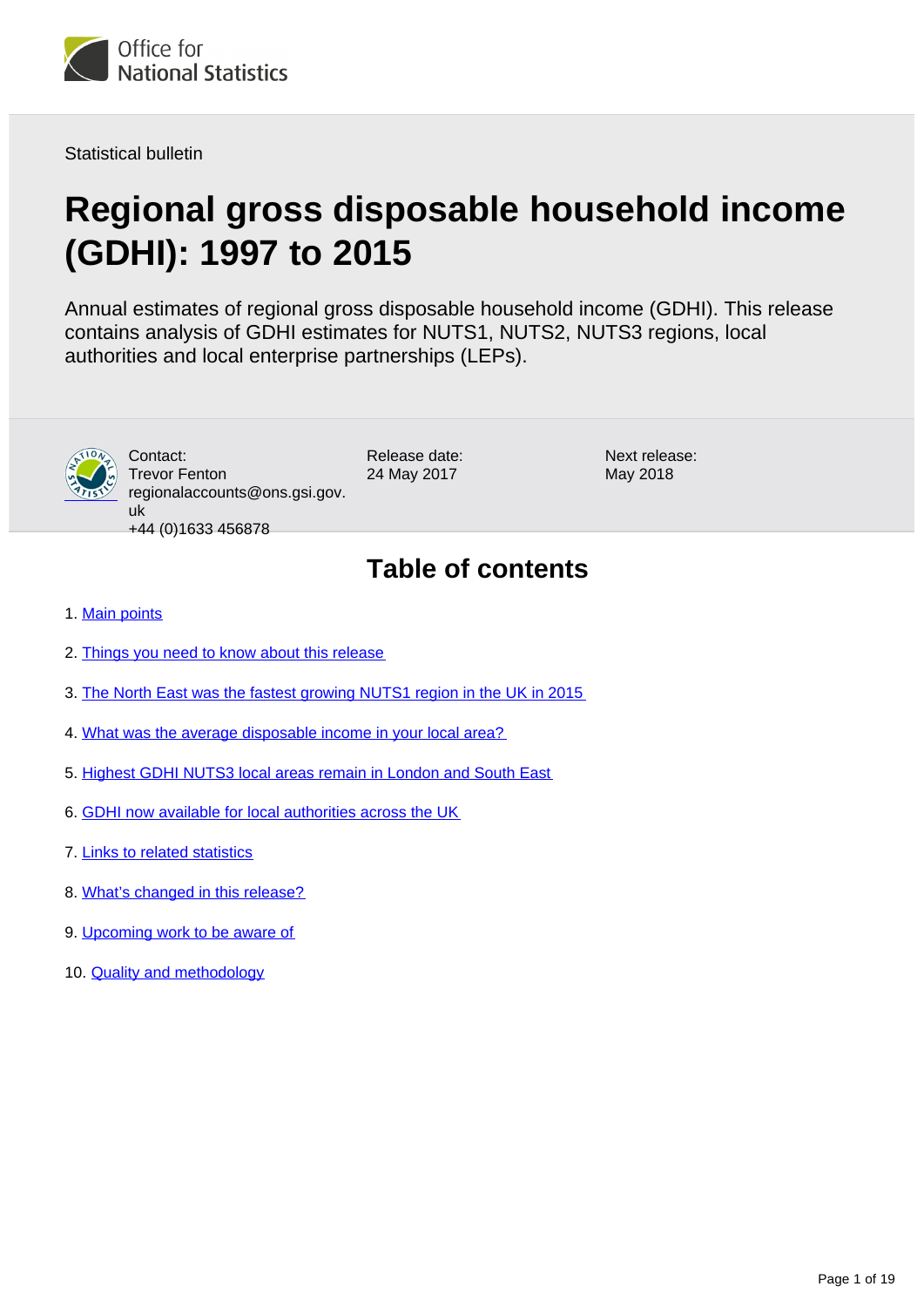## <span id="page-1-0"></span>**1 . Main points**

In 2015 England was the only country with a gross disposable household income (GDHI) per head above the UK average but the strongest growth on 2014 was in Wales, at 3.3%.

Of the NUTS1 regions in 2015, London had the highest GDHI per head where, on average, each person had £25,293 available to spend or save. Northern Ireland had the lowest at £15,913. This compares with a UK average of £19,106.

GDHI per head of population increased in all NUTS1 regions. The largest percentage increase was in the North East at 3.9% and the smallest was in the West Midlands at 2.0%.

Kensington & Chelsea and Hammersmith & Fulham was the NUTS3 local area with the highest GDHI per head (£52,298), more than two and a half times the UK average. Nottingham had the lowest GDHI per head (£12,779).

In terms of GDHI per head in 2015, all of the top 10 NUTS3 local areas were in London or the South East NUTS1 regions. The bottom 10 were all within the north and midland regions of England.

Of the 391 local authorities and council areas, 359 grew in GDHI per head between 2014 and 2015. The largest growth was in Ribble Valley (North West region) and the largest decline was in Welwyn Hatfield (East of England region).

### <span id="page-1-1"></span>**2 . Things you need to know about this release**

Gross disposable household income (GDHI) is the amount of money that all of the individuals in the household sector have available for spending or saving after they have paid direct and indirect taxes and received any direct benefits. GDHI is a concept that is seen to reflect the "material welfare" of the household sector.

In the national accounts a distinction can be made between the two stages of income distribution:

- 1. The allocation of primary income account shows the income of households generated from employment and ownership of assets. Incomings, or resources, in this account include: compensation of employees (income from employment) and operating surplus (mainly rental, imputed or otherwise). There is only one outgoing, or use, in this account, which is property income paid (for example, interest paid on mortgages or loans). Total incomings less total outgoings gives the balance of primary income.
- 2. The secondary distribution of income account mostly covers government redistribution of income. The incomings, or resources, in this account are: social benefits (for example, State Pension) and other current transfers received (such as non-life insurance claims). The outgoings, or uses, in this account include: current taxes on income and wealth, and social contributions paid (employee's pension and social security contributions). Total incomings less total outgoings gives the balance of secondary income.

GDHI is derived from summing the balances of primary and secondary income.

It should be noted that regional GDHI estimates relate to totals for all individuals within the household sector for a region rather than to an average household or family unit. The household sector comprises all individuals in an economy, including people living in traditional households as well as those living in institutions, such as retirement homes and prisons. The sector also includes sole trader enterprises (the self-employed) and non-profit institutions serving households (NPISH), for example charities and most universities.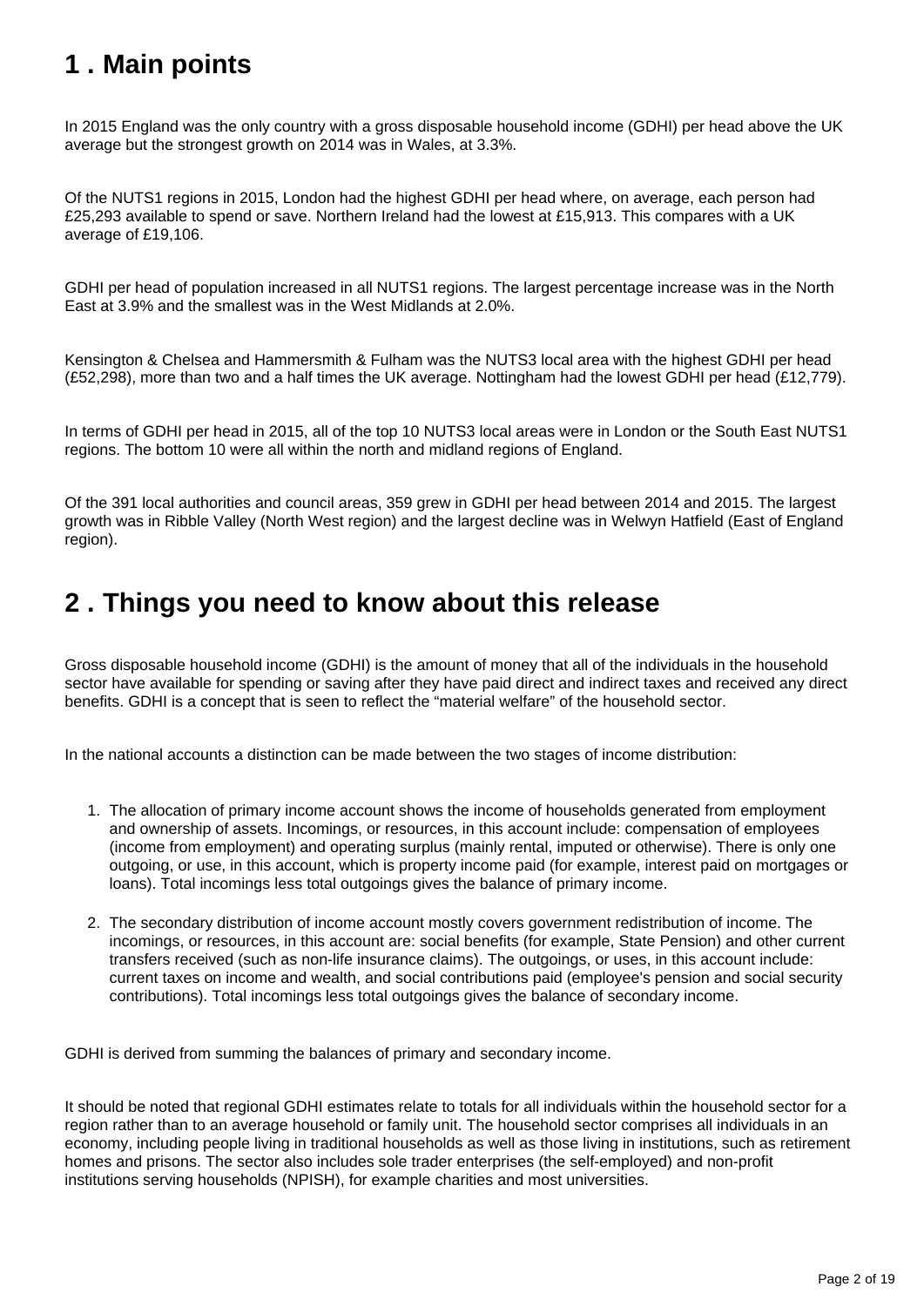These estimates are produced at current prices, which means the effect of inflation has not been removed.

These regional GDHI estimates update those published in [May 2016 for the period 1997 to 2014](https://www.ons.gov.uk/economy/regionalaccounts/grossdisposablehouseholdincome/bulletins/regionalgrossdisposablehouseholdincomegdhi/2014) and are consistent with the [National Accounts Blue Book 2016.](https://www.ons.gov.uk/economy/grossdomesticproductgdp/compendium/unitedkingdomnationalaccountsthebluebook/2016edition) National aggregates for the components of GDHI are allocated to regions using the most appropriate regional indicator available. Provisional estimates for the year 2015 are released for the first time. These figures are provisional as national estimates have not been through supply and use balancing at the time of this publication. Additionally, where regional data for the latest year are unavailable, for example in estimates of wages and salaries from HM Revenue and Customs (HMRC), a forecast method has been used.

Further information on the components that make up GDHI and the methodology used to compile regional GDHI can be found in chapter 4 of the [UK regional accounts methodology guide](https://www.ons.gov.uk/file?uri=/economy/regionalaccounts/grossdisposablehouseholdincome/methodologies/regionalaccounts/regionalaccountsmethodologyguideaugust2016.pdf).

GDHI estimates in this bulletin are available at four geographical levels, in accordance with the NUTS [classification](https://www.ons.gov.uk/methodology/geography/geographicalproducts/namescodesandlookups/namesandcodeslistings/namesandcodesforeurostatgeography) which came into force on 1 January 2015. The Nomenclature of Units for Territorial Statistics (NUTS) provides a single uniform breakdown for the production of regional statistics for the EU:

- NUTS1: Wales, Scotland, Northern Ireland and the nine English regions
- NUTS2: 40 sub-regions mainly groups of counties and unitary authorities
- NUTS3: 173 local areas principally individual counties and unitary authorities
- LAU1: 391 local authority units

This is the first publication in which local authority data for the UK are being published alongside the NUTS1, NUTS2 and NUTS3 estimates of GDHI.

### <span id="page-2-0"></span>**3 . The North East was the fastest growing NUTS1 region in the UK in 2015**

UK total gross disposable household income (GDHI) in 2015 was £1,244 billion. Of that, 85.6% was in England, 7.9% was in Scotland, 4.1% was in Wales and Northern Ireland had the lowest share of total GDHI in 2015 at 2.4%. Table 1 provides an overview of GDHI for the four UK countries.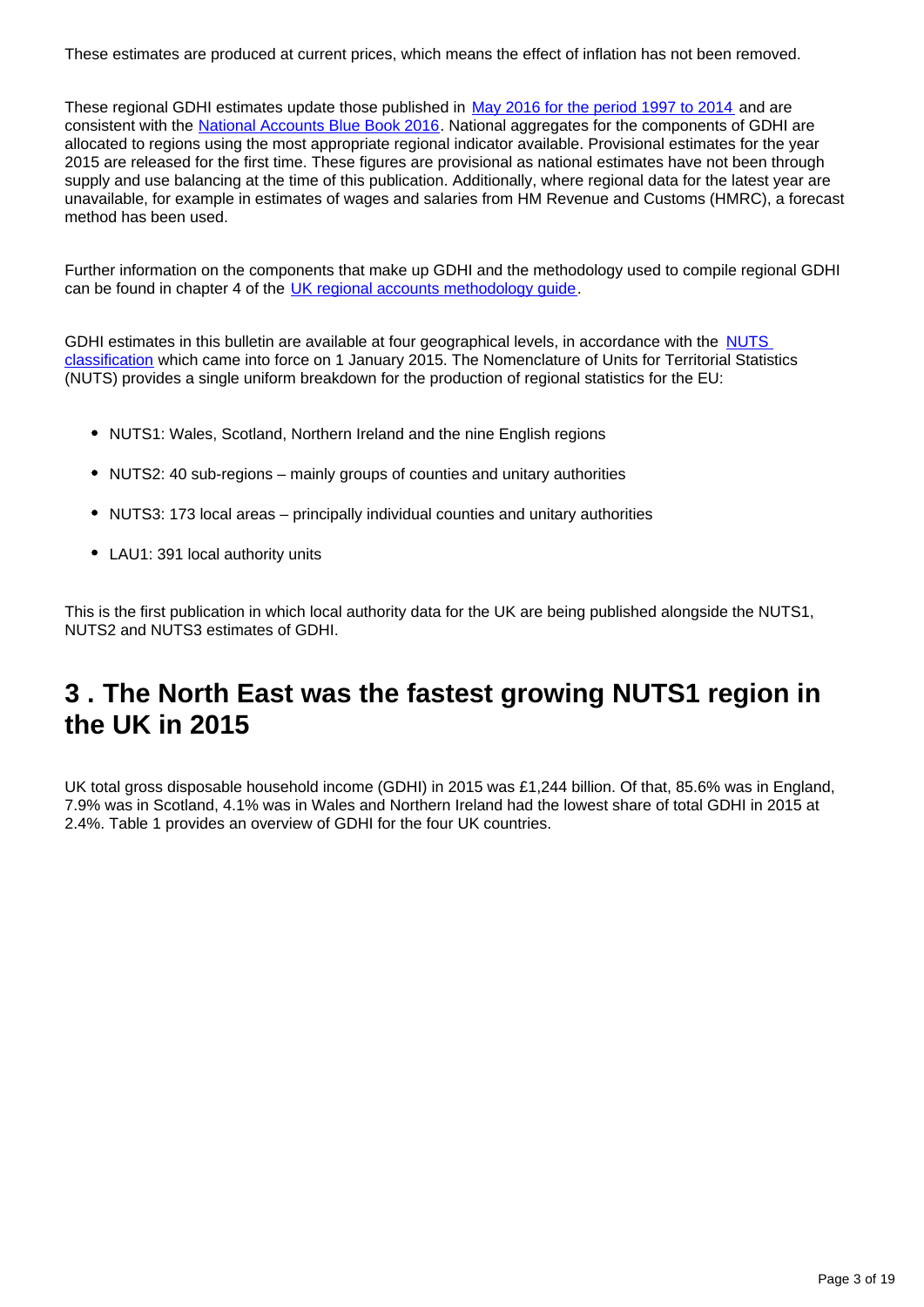**Table 1: Countries of the UK gross disposable household income , 2015 <sup>1</sup> <sup>2</sup>**

|                     | <b>GDHI</b><br>per<br>head $(E)$ | <b>GDHI</b> per<br>head growth<br>on 2014<br>(percentage) | <b>GDHI</b> per<br>head index<br>$(UK=100)$ | Total<br>GDHI(£<br>million) | Total GDHI growth Share of UK total<br>on 2014<br>(percentage) | <b>GDHI</b><br>(percentage) |
|---------------------|----------------------------------|-----------------------------------------------------------|---------------------------------------------|-----------------------------|----------------------------------------------------------------|-----------------------------|
| United<br>Kingdom   | 19,106                           | 2.9                                                       | 100.0                                       | 1,243,970                   | 3.7                                                            | 100.0                       |
| England             | 19,447                           | 2.9                                                       | 101.8                                       | 1,065,454                   | 3.8                                                            | 85.6                        |
| Wales               | 16,341                           | 3.3                                                       | 85.5                                        | 50,642                      | 3.6                                                            | 4.1                         |
| Scotland            | 18,315                           | 2.7                                                       | 95.9                                        | 98,408                      | 3.2                                                            | 7.9                         |
| Northern<br>Ireland | 15,913                           | 3.0                                                       | 83.3                                        | 29,466                      | 3.6                                                            | 2.4                         |

Source: Office for National Statistics

Notes:

1. Figures may not sum to totals as a result of rounding.

2. 2015 estimates are provisional.

Total GDHI estimates in millions of pounds (£ million) are divided by the resident population of a region to give GDHI per head in pounds (£). Per head data take account of the entire resident population of regions, subregions and local areas. The working population and the economically inactive are included therefore GDHI per head are estimates of values for each person, not each household. This can be a useful way of comparing regions of different sizes.

The UK per head figure in 2015 was £19,106. Of the four UK countries, only England had a higher GDHI per head value at £19,447. Despite this, the strongest growth on 2014 was in Wales, at 3.3%. Northern Ireland had the lowest GDHI per head at £15,913, but of the four countries the lowest growth on 2014 was seen in Scotland at 2.7%.

Table 2 provides an overview of GDHI for each of the NUTS1 regions.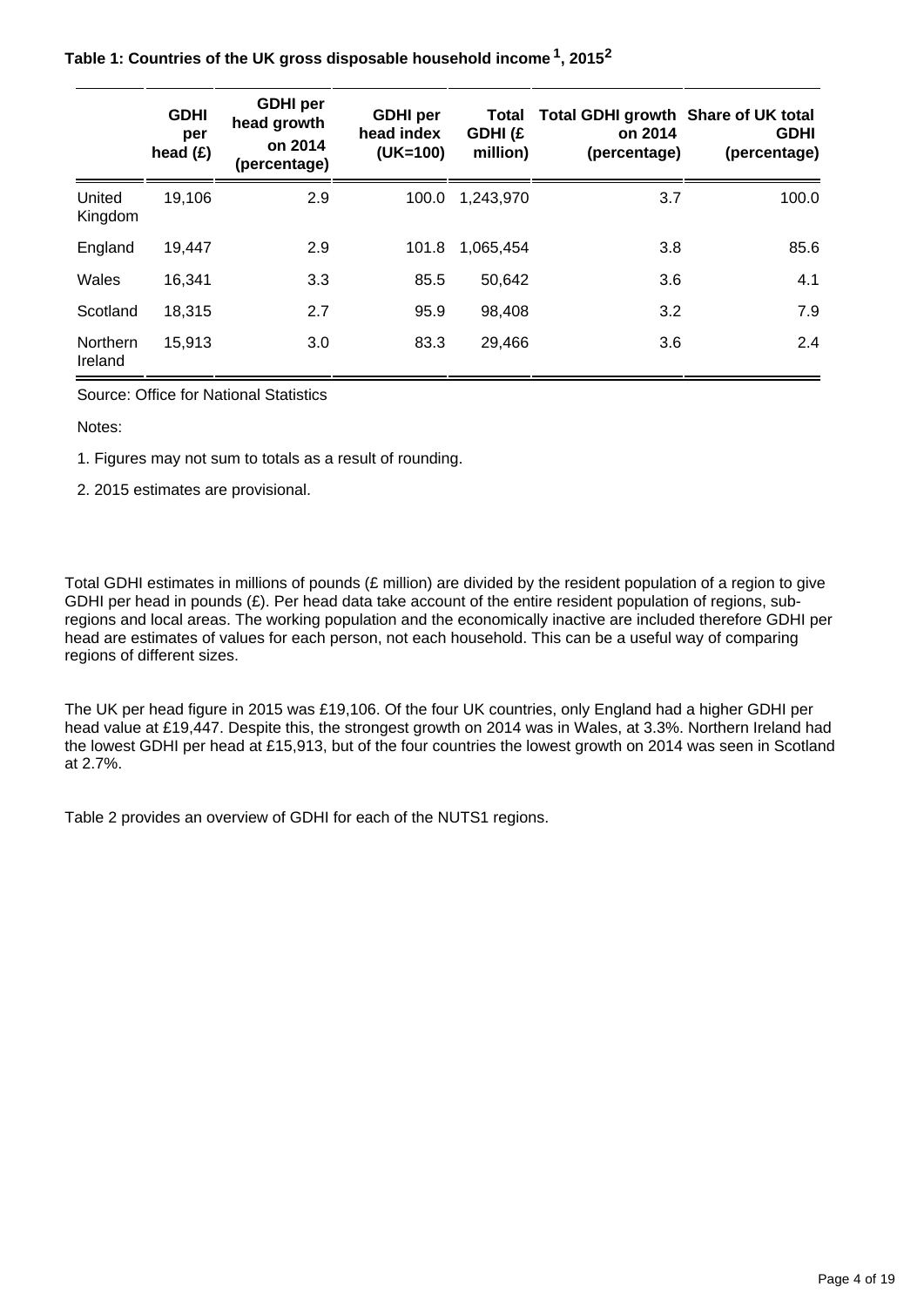| <b>NUTS1</b><br><b>Regions</b> | <b>GDHI</b><br>per<br>head $(E)$ | <b>GDHI</b> per<br>head growth<br>on 2014<br>(percentage) | <b>GDHI</b> per<br>head index<br>$(UK=100)$ | <b>GDHI</b> (£<br>million) | <b>Total Total GDHI growth</b><br>on 2014<br>(percentage) | <b>Share of UK</b><br>total GDHI<br>(percentage) |
|--------------------------------|----------------------------------|-----------------------------------------------------------|---------------------------------------------|----------------------------|-----------------------------------------------------------|--------------------------------------------------|
| United<br>Kingdom              | 19,106                           | 2.9                                                       |                                             | 100.0 1,243,970            | 3.7                                                       | 100.0                                            |
| North East                     | 16,197                           | 3.9                                                       | 84.8                                        | 42,512                     | 4.2                                                       | 3.4                                              |
| North West                     | 16,915                           | 2.9                                                       | 88.5                                        | 121,344                    | 3.5                                                       | 9.8                                              |
| Yorkshire<br>and The<br>Humber | 16,267                           | 2.9                                                       | 85.1                                        | 87,691                     | 3.5                                                       | 7.0                                              |
| East<br>Midlands               | 16,935                           | 2.5                                                       | 88.6                                        | 79,206                     | 3.3                                                       | 6.4                                              |
| West<br>Midlands               | 16,559                           | 2.0                                                       | 86.7                                        | 95,234                     | 2.7                                                       | 7.7                                              |
| East of<br>England             | 19,796                           | 3.0                                                       | 103.6                                       | 120,292                    | 4.0                                                       | 9.7                                              |
| London                         | 25,293                           | 2.7                                                       | 132.4                                       | 219,386                    | 4.3                                                       | 17.6                                             |
| South East                     | 21,808                           | 2.8                                                       | 114.1                                       | 195,138                    | 3.7                                                       | 15.7                                             |
| South West                     | 19,128                           | 3.5                                                       | 100.1                                       | 104,651                    | 4.4                                                       | 8.4                                              |
| Wales                          | 16,341                           | 3.3                                                       | 85.5                                        | 50,642                     | 3.6                                                       | 4.1                                              |
| Scotland                       | 18,315                           | 2.7                                                       | 95.9                                        | 98,408                     | 3.2                                                       | 7.9                                              |
| Northern<br>Ireland            | 15,913                           | 3.0                                                       | 83.3                                        | 29,466                     | 3.6                                                       | 2.4                                              |

**Table 2: NUTS1 gross disposable household income (GDHI) , UK, 2015 <sup>1</sup> <sup>2</sup>**

Source: Office for National Statistics

Notes:

1. Figures may not sum to totals as a result of rounding.

2. 2015 estimates are provisional.

In 2015 GDHI per head was above the UK average of £19,106 in four of the 12 NUTS1 regions:

- London, at £25,293
- the South East, at £21,808
- the East of England, at £19,796
- the South West, at £19,128

The lowest GDHI per head was in Northern Ireland at £15,913. This pattern of highest and lowest regions was unchanged from 2014.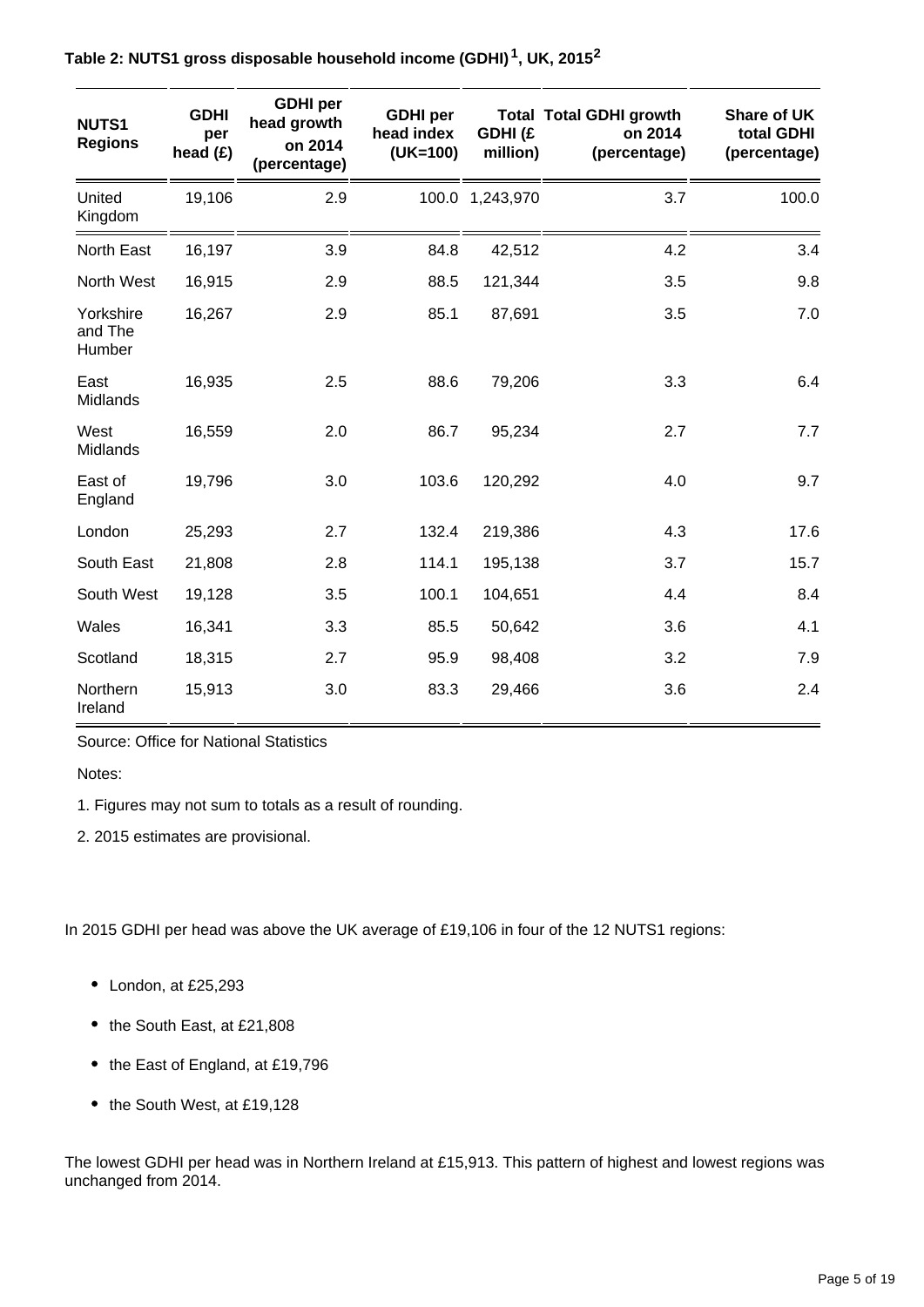GDHI per head of population increased in all NUTS1 regions. The largest percentage increase was in the North East at 3.9%, followed by the South West at 3.5%. The West Midlands had the smallest percentage increase at 2.0%, followed by the East Midlands at 2.5%.

To understand what is driving the difference between regions in these GDHI figures we can look at the components of income. These form two stages, the allocation of primary income and the distribution of secondary income.

Figure 1 shows the components of the allocation of primary income account on a per head of population basis and how they varied across NUTS1 regions in 2015. The allocation of primary income account shows how the household and NPISH sector generated income. Incomings are from compensation of employees (income from employment), mixed income (from self-employment), operating surplus (mainly rental, imputed or otherwise) and property income received from financial assets. There is only one outgoing (represented as negatives in Figure 1) in this account, property income paid (for example, mortgage interest payments, rent on land).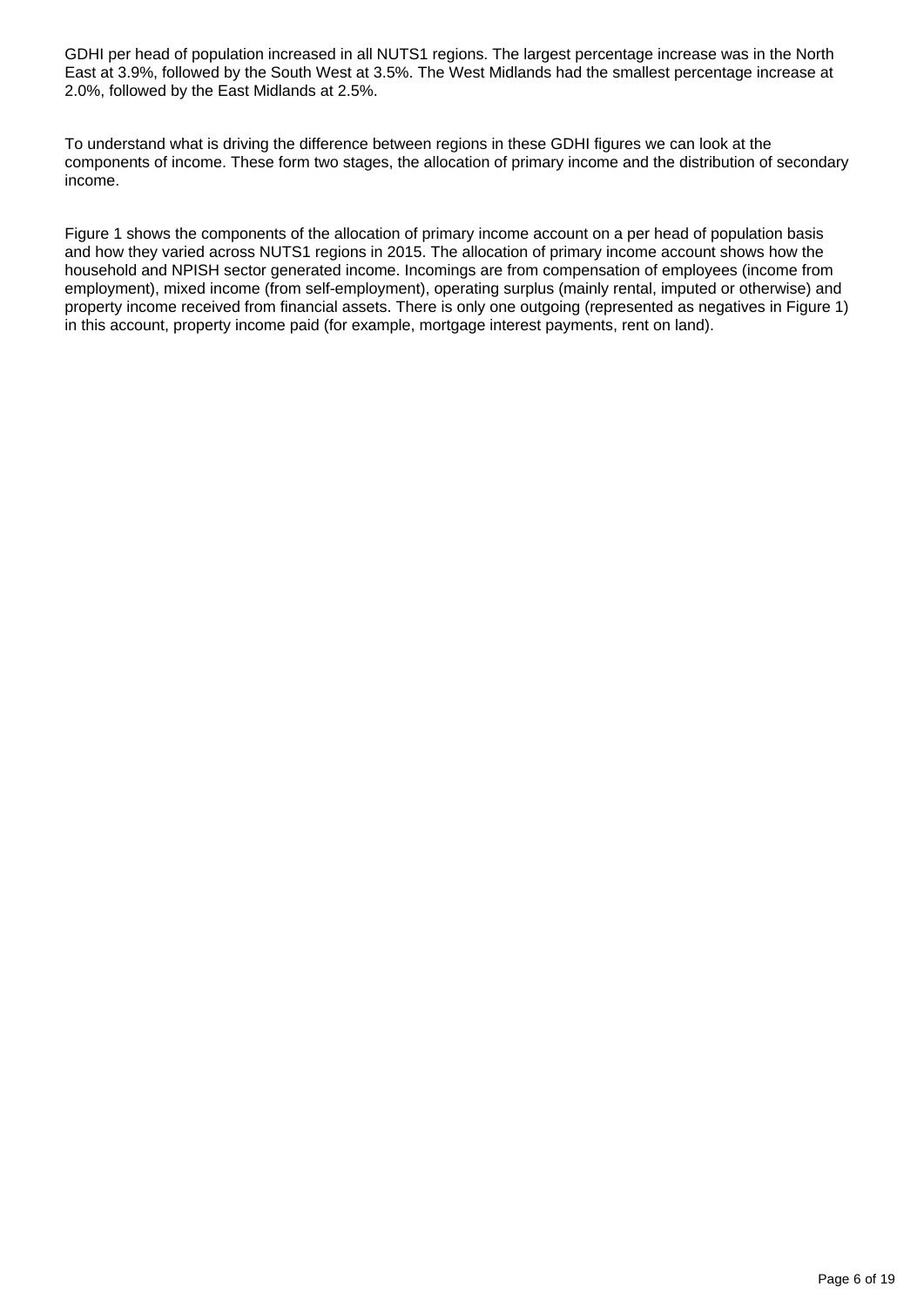### Figure 1: Components per head of the allocation of primary income account, UK, 2015



#### **Source: Office for National Statistics**

As with GDHI, London received the largest incomings in the form of primary income. Compensation of employees was by far the largest component of primary income and accounted for £19,915 per head in London. Northern Ireland, the region with the lowest GDHI per head, received £11,127 per head from compensation of employees. Wales had a similar balance of primary income to Northern Ireland, having a similar contribution from compensation of employees, a smaller amount from mixed income but a larger amount from operating surplus. The outgoing in this account, property income paid, accounted for only a very small amount in each region.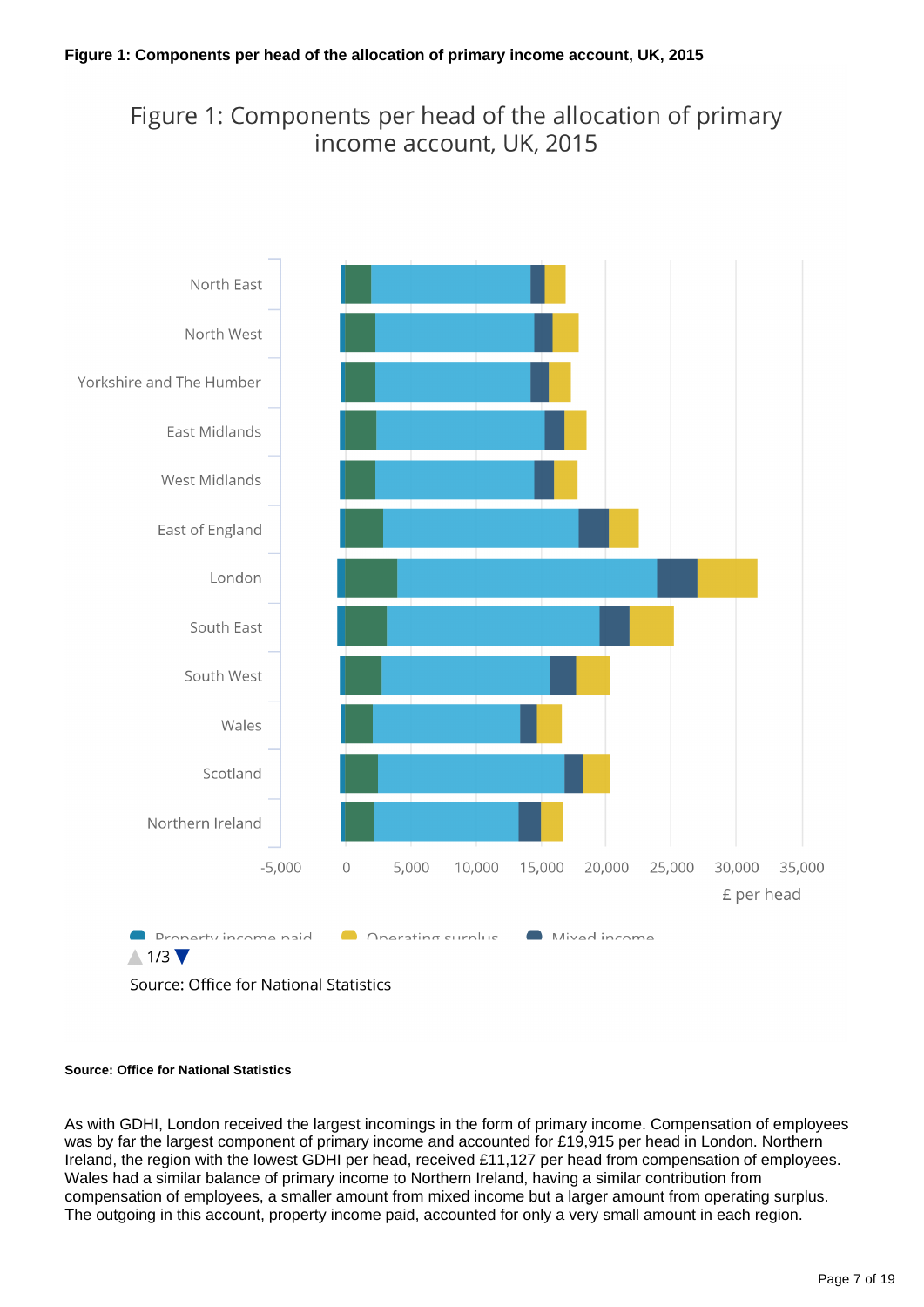Following the allocation of primary income account comes the secondary distribution of income account; this is shown in Figure 2. The secondary distribution of income account mostly relates to government redistribution of income. Incomings are from social benefits (for example, State Pension, Jobseeker's Allowance) and other current transfers received (such as financial gifts or non-life insurance claims). The outgoings (represented as negatives in Figure 2) in this account are current taxes on income and wealth, social contributions paid (employee's pension and social security contributions) and other current transfers paid (such as non-life insurance premiums).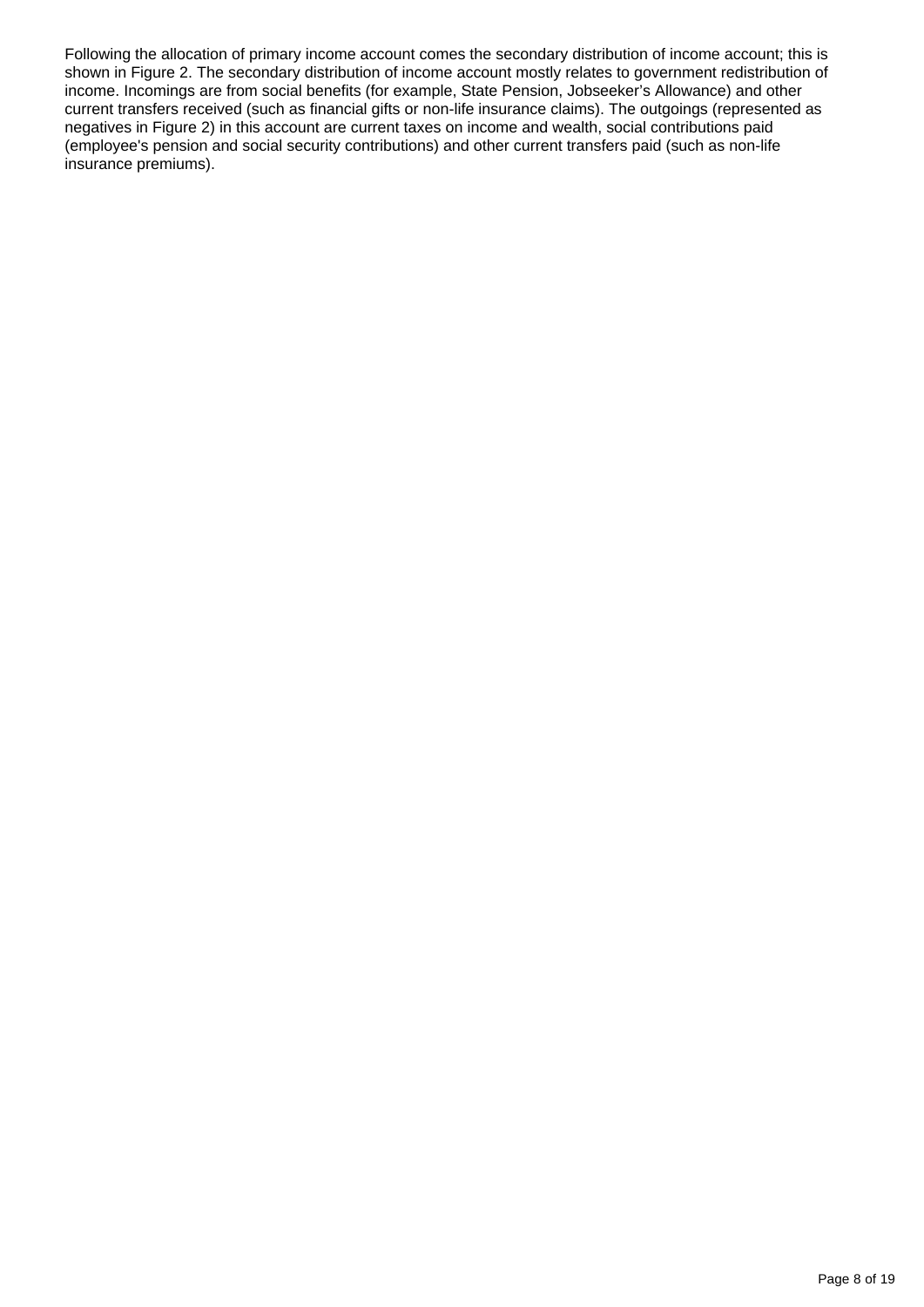### Figure 2: Components per head of the distribution of secondary income account, UK, 2015



Source: Office for National Statistics

#### **Source: Office for National Statistics**

As this account shows government redistribution of income, we would expect to see the outgoings of this account (such as current taxes on income) strongly correlated with the incomings in the allocation of primary income account. The region paying the largest amount of current taxes on income and wealth was London at £5,366 per head, while Northern Ireland paid the least at £2,039 per head.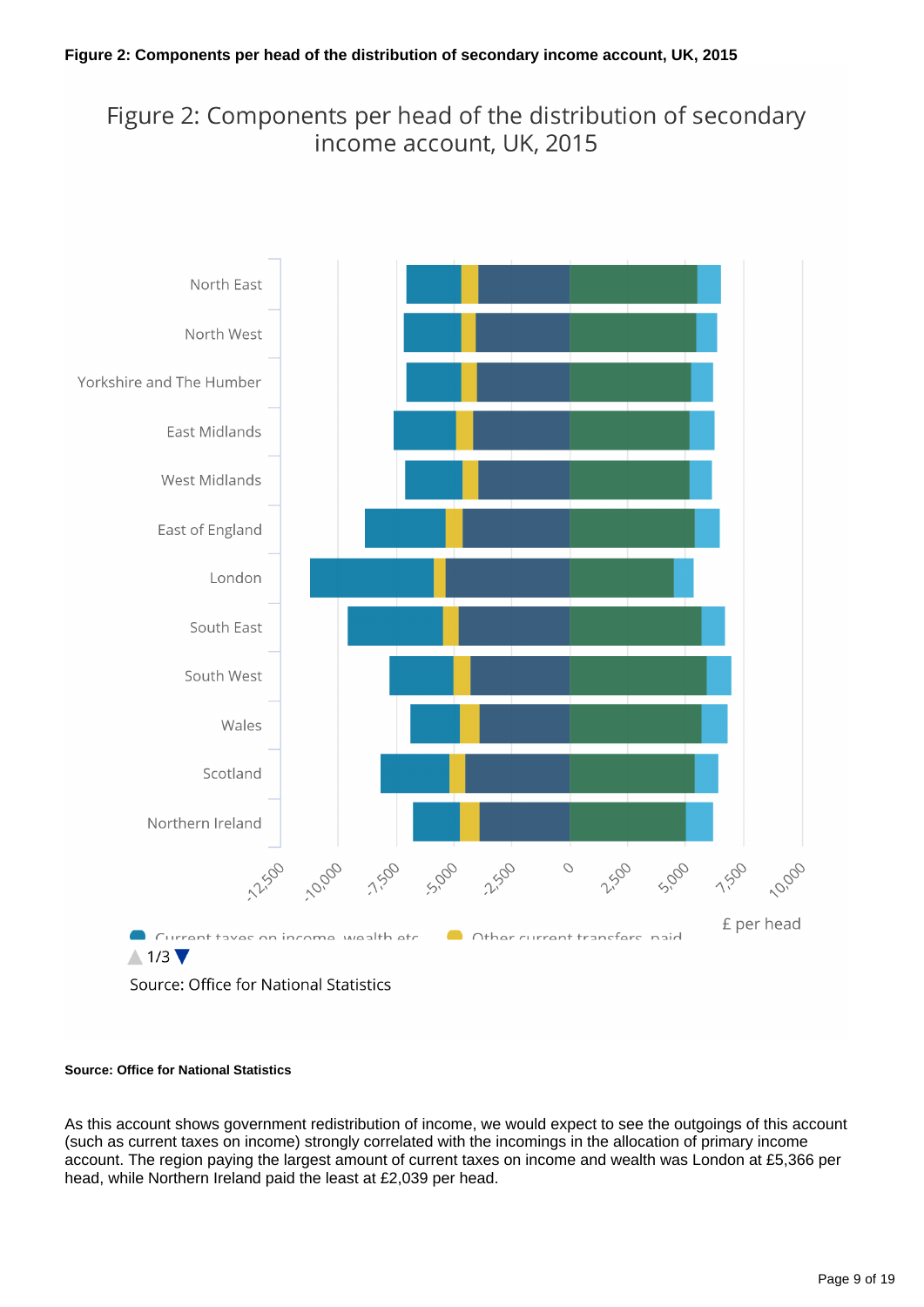The main incoming of this account was social benefits. This component saw very little variation across regions; the South West received the largest amount, at £5,951 per head, and London received the least, at £4,510 per head. One factor contributing to this is the fact that London has the lowest proportion of retired people in its population, whereas the South West has the highest proportion of all the regions.

## <span id="page-9-0"></span>**4 . What was the average disposable income in your local area?**

Use this interactive map to see how gross disposable household income (GDHI) per head varied across NUTS3 local areas in the years 1997 to 2015.

## <span id="page-9-1"></span>**5 . Highest GDHI NUTS3 local areas remain in London and South East**

The 10 NUTS3 local areas with the highest gross disposable household income (GDHI) per head and the 10 with the lowest GDHI per head in 2015 are displayed in Table 3.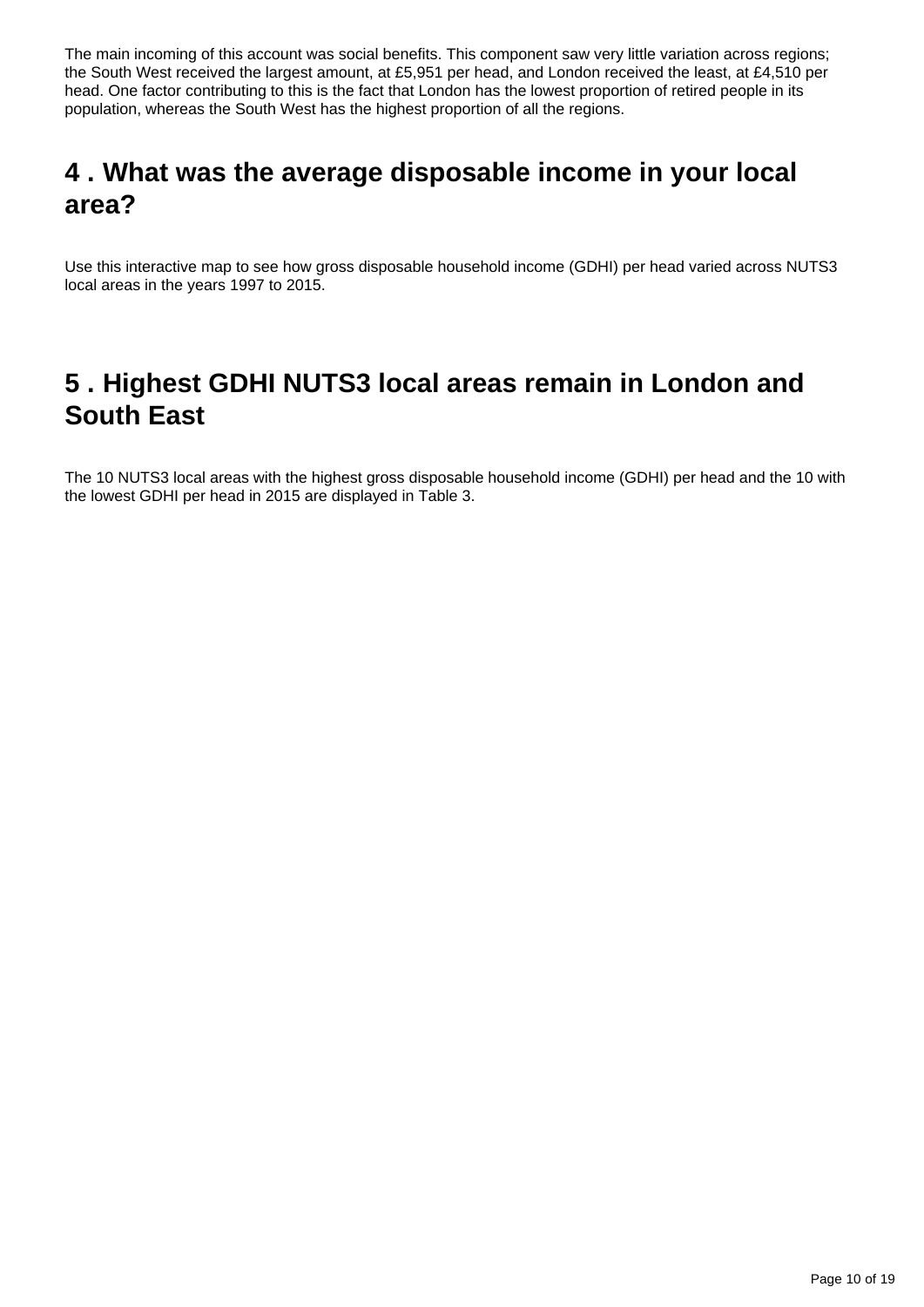| <b>NUTS3 Areas</b>                               | <b>GDHI</b> per<br>head $(E)$ | <b>GDHI</b> per head<br>growth on 2014<br>(percentage) | <b>GDHI</b> per head<br>index (UK=100) | GDHI <sup>3</sup> (£<br>million) | <b>Total Total GDHI growth</b><br>on 2014<br>(percentage) |
|--------------------------------------------------|-------------------------------|--------------------------------------------------------|----------------------------------------|----------------------------------|-----------------------------------------------------------|
| United Kingdom                                   | 19,106                        | 2.9                                                    |                                        | 100.0 1,243,970                  | 3.7                                                       |
| Top 10 GDHI per head                             |                               |                                                        |                                        |                                  |                                                           |
| Kensington & Chelsea and<br>Hammersmith & Fulham | 52,298                        | $-0.4$                                                 | 273.7                                  | 17,631                           | 0.4                                                       |
| Westminster                                      | 44,027                        | $-2.8$                                                 | 230.4                                  | 10,668                           | 0.9                                                       |
| Camden and City of London                        | 42,277                        | 1.4                                                    | 221.3                                  | 10,562                           | 4.3                                                       |
| Wandsworth                                       | 34,337                        | 2.3                                                    | 179.7                                  | 10,800                           | 3.1                                                       |
| Hounslow and Richmond<br>upon Thames             | 27,801                        | 1.9                                                    | 145.5                                  | 12,886                           | 2.9                                                       |
| <b>West Surrey</b>                               | 27,473                        | 2.4                                                    | 143.8                                  | 21,254                           | 3.1                                                       |
| Haringey and Islington                           | 27,153                        | 2.7                                                    | 142.1                                  | 13,592                           | 5.2                                                       |
| <b>East Surrey</b>                               | 26,215                        | 2.1                                                    | 137.2                                  | 10,359                           | 2.7                                                       |
| <b>Bromley</b>                                   | 25,665                        | 3.3                                                    | 134.3                                  | 8,337                            | 4.5                                                       |
| <b>Buckinghamshire CC</b>                        | 25,312                        | 2.6                                                    | 132.5                                  | 13,375                           | 3.9                                                       |
| Bottom 10 GDHI per head                          |                               |                                                        |                                        |                                  |                                                           |
| Wolverhampton                                    | 14,194                        | 1.7                                                    | 74.3                                   | 3,611                            | 2.2                                                       |
| Walsall                                          | 14,186                        | 0.9                                                    | 74.2                                   | 3,917                            | 1.6                                                       |
| Birmingham                                       | 14,053                        | 0.4                                                    | 73.6                                   | 15,617                           | 1.3                                                       |
| Stoke-on-Trent                                   | 13,804                        | $-0.9$                                                 | 72.2                                   | 3,474                            | $-0.6$                                                    |
| Kingston upon Hull, City of                      | 13,642                        | 3.7                                                    | 71.4                                   | 3,533                            | 4.2                                                       |
| Sandwell                                         | 13,408                        | 2.5                                                    | 70.2                                   | 4,283                            | 3.3                                                       |
| Manchester                                       | 13,307                        | 2.1                                                    | 69.6                                   | 7,057                            | 4.0                                                       |
| <b>Blackburn with Darwen</b>                     | 13,033                        | 2.7                                                    | 68.2                                   | 1,914                            | 2.8                                                       |
| Leicester                                        | 12,877                        | 2.3                                                    | 67.4                                   | 4,412                            | 3.8                                                       |
| Nottingham                                       | 12,779                        | 1.6                                                    | 66.9                                   | 4,075                            | 3.1                                                       |

Source: Office for National Statistics

Notes:

1. Data for all NUTS3 local areas are included in Table 2.

2. 2015 estimates are provisional.

3. Figures may not sum to totals as a result of rounding.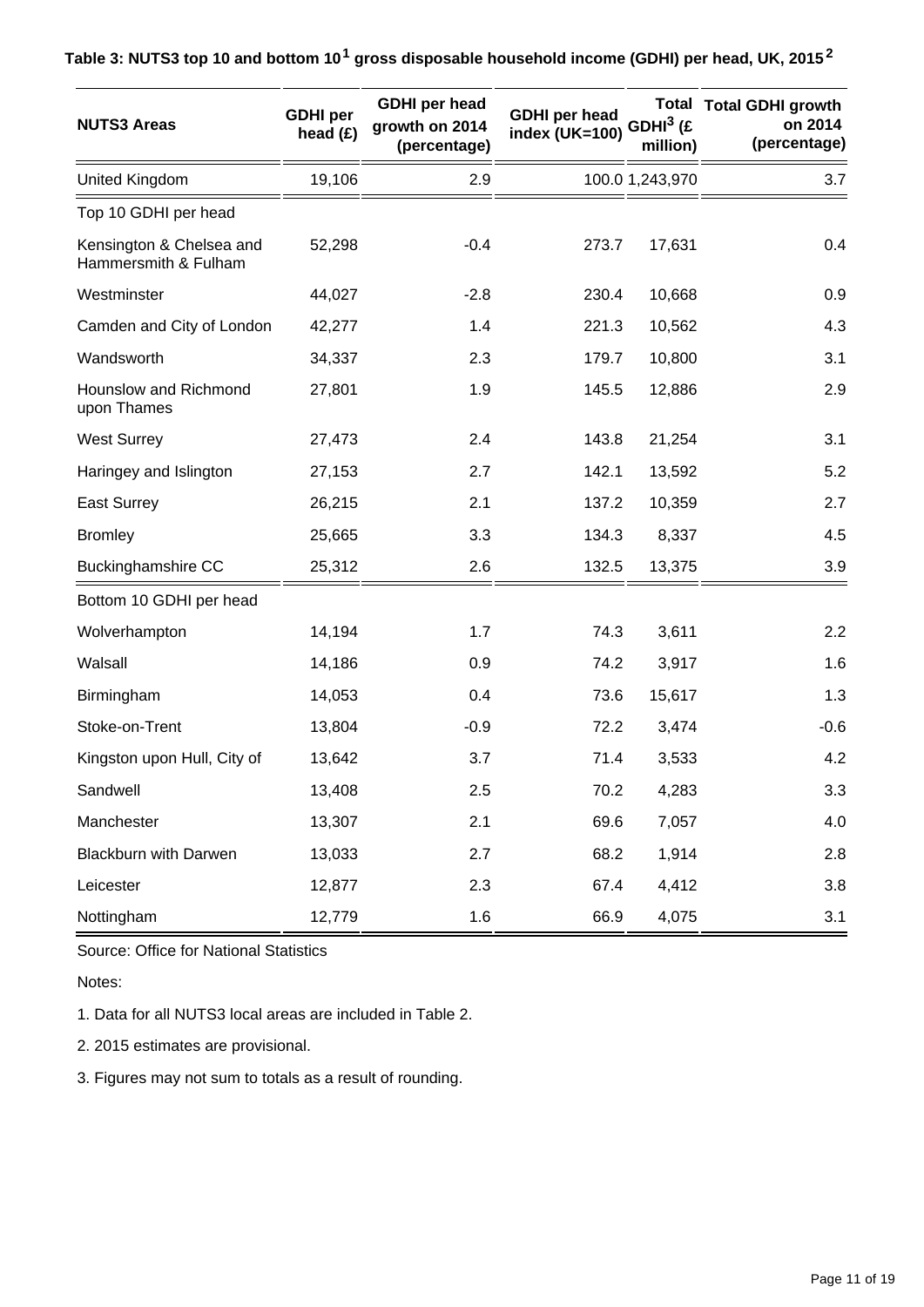Of the 173 NUTS3 local areas, Kensington & Chelsea and Hammersmith & Fulham was the NUTS3 area with the highest GDHI per head, more than two and a half times the UK average. Westminster and then Camden and City of London followed, each with more than double the UK average GDHI per head. Each of these regions showed positive growth in the total operating surplus component.

All of the top 10 NUTS3 local areas were in London or the South East NUTS1 regions, the top five of which were in London. The bottom 10 local areas were all within the north and midland regions of England.

Nottingham had the lowest GDHI per head in 2015, at 33.1% below the UK average. This was followed by Leicester and Blackburn with Darwen.

Despite being the highest performing local area in terms of GDHI per head, Kensington & Chelsea and Hammersmith & Fulham showed a decline in growth between 2014 and 2015 of 0.4%. GDHI per head increased in 165 of the 173 NUTS3 local areas between 2014 and 2015. The largest percentage increases were in:

- Enfield (London region), 6.1%
- Northumberland (North East region), 5.9%
- South Nottinghamshire (East Midlands region), 5.4%

There was strong growth in the compensation of employees component in each of these regions, which contributed to their growth in GDHI per head.

One local area, East Ayrshire and North Ayrshire mainland, remained unchanged in terms of GDHI per head between 2014 and 2015.

GDHI per head decreased in seven local areas. The largest decreases were in:

- Westminster (London region), negative 2.8%
- Stoke-on-Trent (West Midlands region), negative 0.9%
- Tower Hamlets (London region), negative 0.5%

The fall in Westminster and Tower Hamlets was caused by an increase in the mid-year population estimates between 2014 and 2015. In terms of total GDHI both regions showed growth between these years.

## <span id="page-11-0"></span>**6 . GDHI now available for local authorities across the UK**

[Gross disposable household income \(GDHI\) estimates for local authorities and council areas](https://www.ons.gov.uk/economy/regionalaccounts/grossdisposablehouseholdincome/datasets/regionalgrossdisposablehouseholdincomegdhibylocalauthorityintheuk) are included as part of this publication for the first time.

The methodology for creating these local authority estimates works by breaking down the main components of GDHI to the local authority level using the best regional indicator data that is available, for example, population or employment. These estimates therefore lack the quality of the standard NUTS estimates because they are compiled using a vastly simplified process.

The production of these local authority GDHI estimates is part of the flexible geography project, described in the article [Supporting devolution: developments in regional and local statistics](https://www.ons.gov.uk/economy/regionalaccounts/grossdisposablehouseholdincome/articles/supportingdevolutiondevelopmentsinregionalandlocalstatistics/2016-05-25).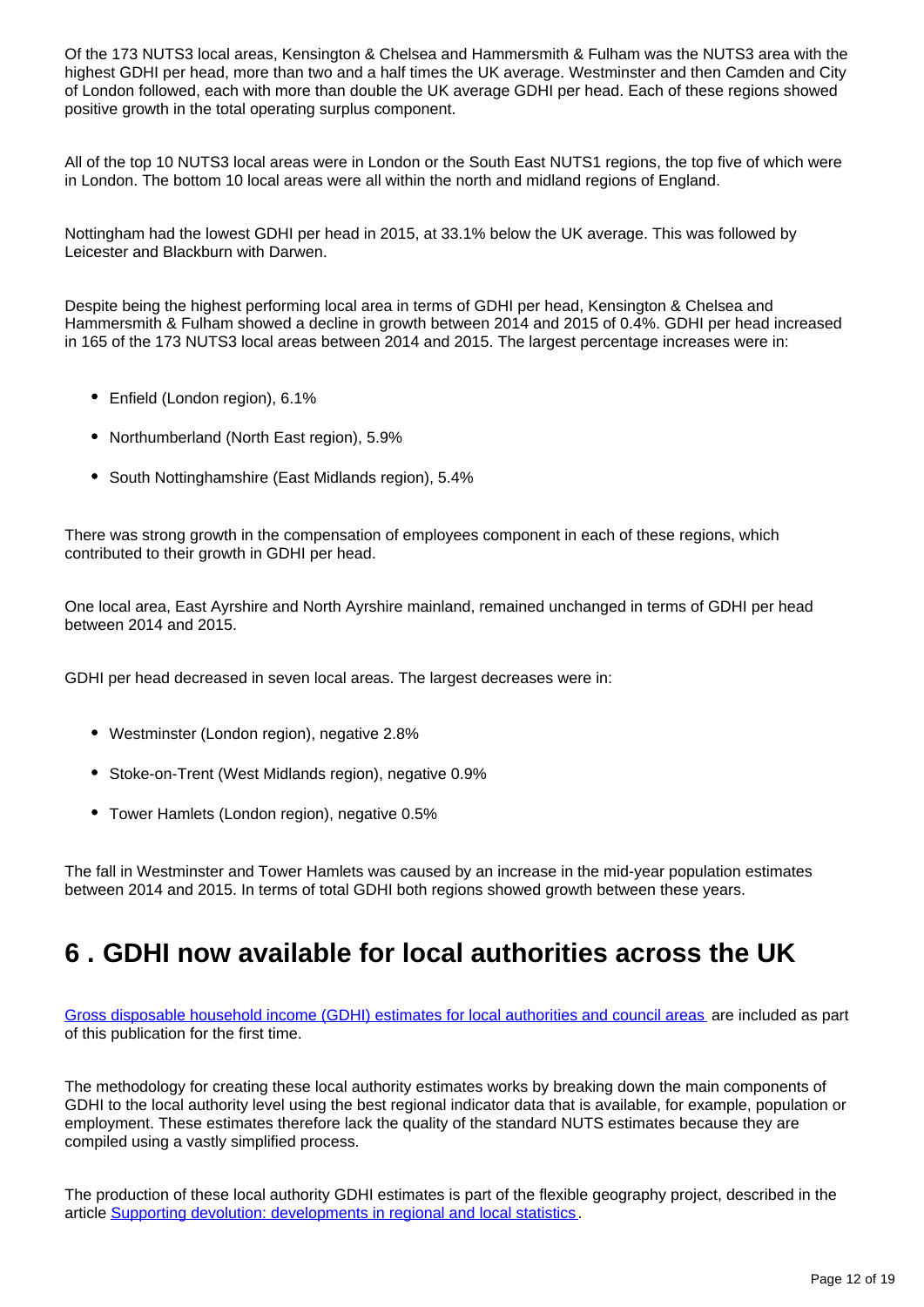Of the 391 local authorities and council areas, 359 showed growth in GDHI per head between 2014 and 2015. Figure 3 displays the local authorities within each NUTS1 region with the highest growth in GDHI per head between 2014 and 2015.

#### **Figure 3: Gross disposable household income per head growth highest local authority within each NUTS1 region, UK, 2015**

### Figure 3: Gross disposable household income per head growth highest local authority within each NUTS1 region, UK, 2015



Source: Office for National Statistics

**Source: Office for National Statistics**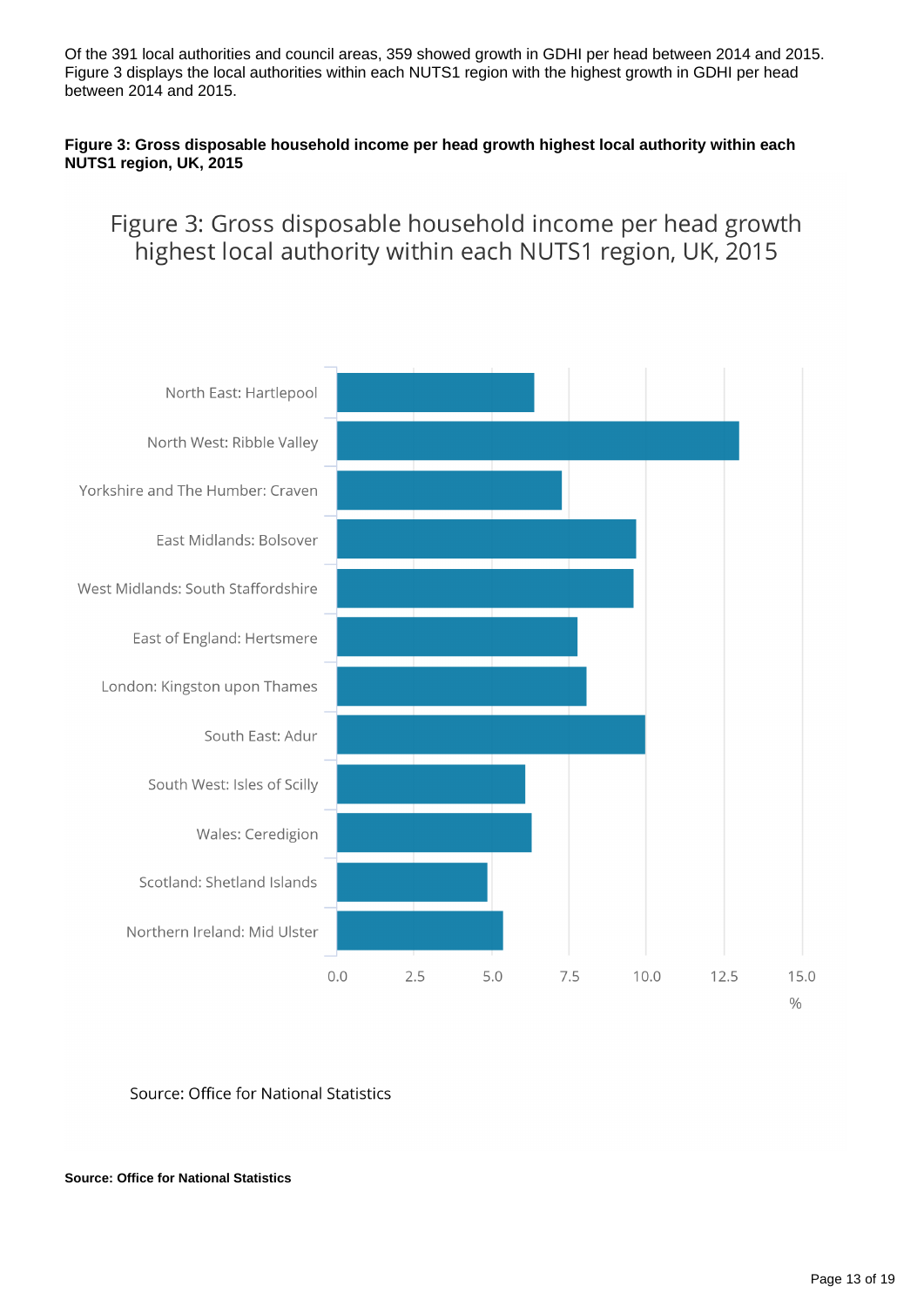Each of the top performing local authorities showed strong positive growth between 2014 and 2015, with the largest growth in Ribble Valley (North West region) at 13.0%. This increase was driven by strong growth in the compensation of employees component. Following Ribble Valley was Rossendale (also North West region) at 10.5%, Adur (South East region) at 10.0% and Bolsover (East Midlands region) at 9.7%.

Figure 4 displays the opposite picture, showing the local authorities within each NUTS1 region with the lowest growth in GDHI per head between 2014 and 2015.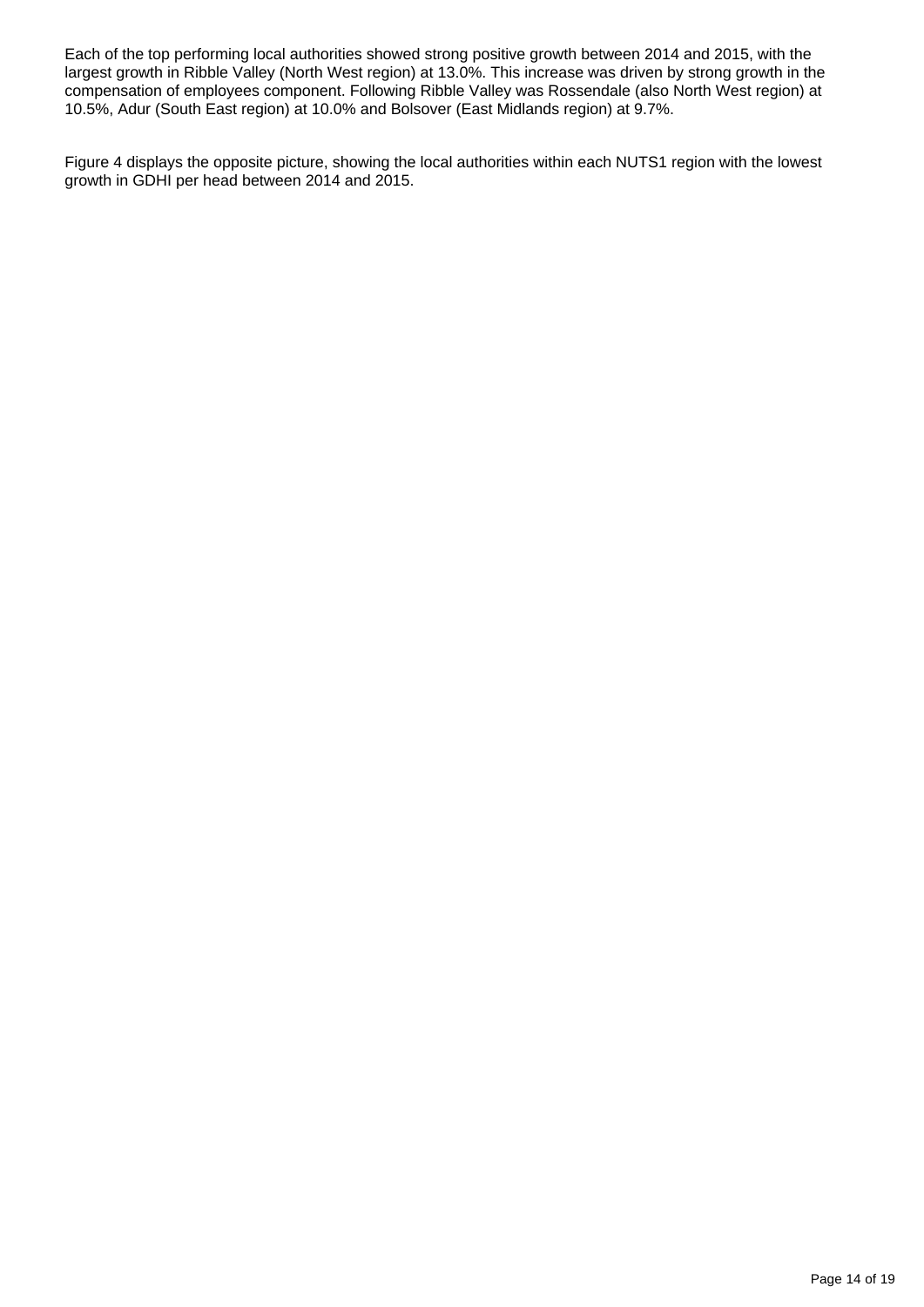Figure 4: Gross disposable household income per head growth lowest local authority within each NUTS1 region, UK, 2015



#### Source: Office for National Statistics

#### **Source: Office for National Statistics**

Welwyn Hatfield (East of England region) showed the largest decline in GDHI per head between 2014 and 2015 at 6.8%. This came from a decline in several components, most notably mixed income and compensation of employees. Following Welwyn Hatfield, the next largest decline was in Boston (East Midlands) at 3.6% and in Westminster at 2.8%.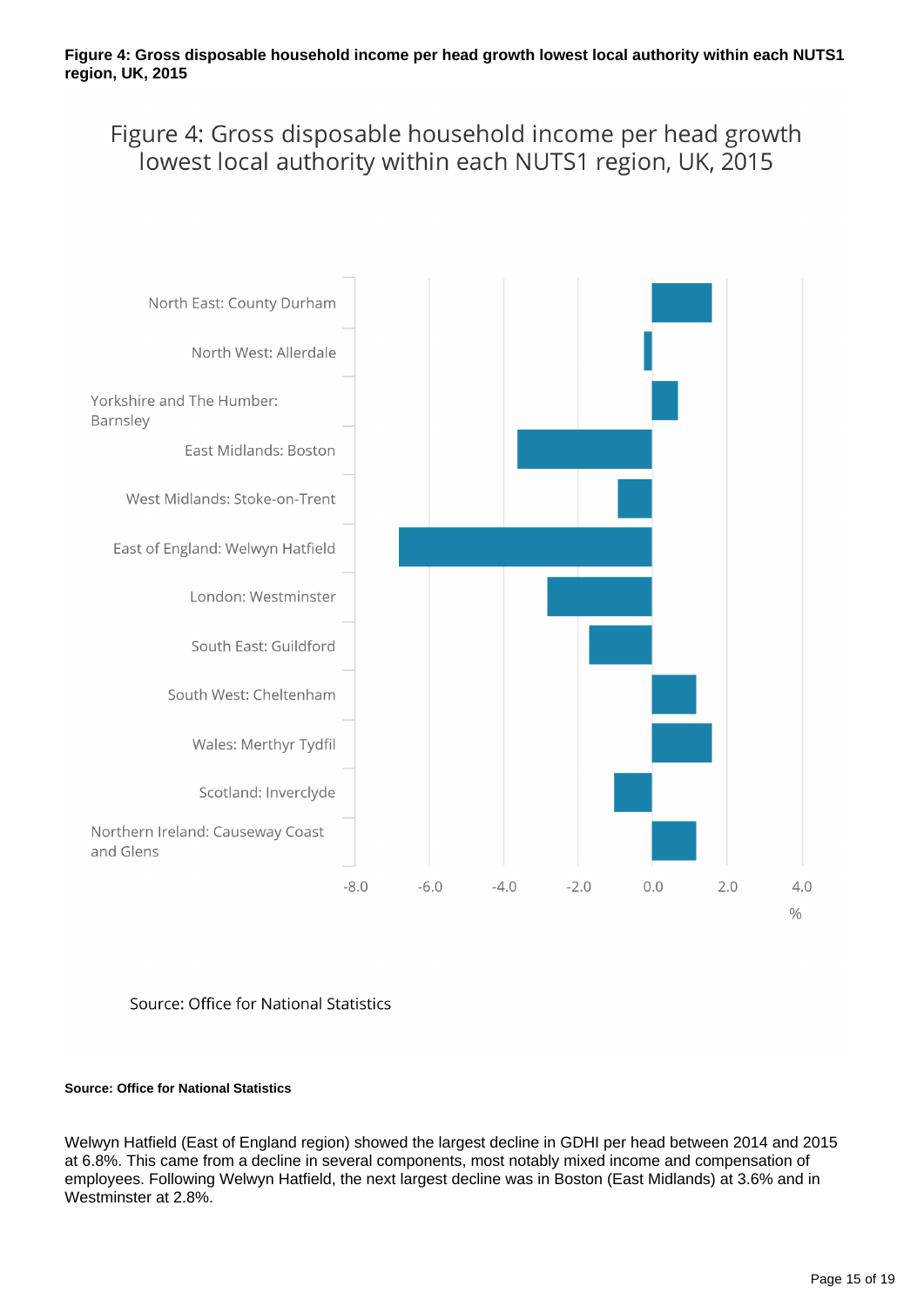Scotland and six English regions contained local authorities that declined in GDHI per head between 2014 and 2015.

In Northern Ireland, Wales and three English regions (North East, Yorkshire and The Humber, and the South West) every local authority grew between 2014 and 2015.

These local authority estimates can be aggregated to form other geographic breakdowns such as local enterprise partnerships (LEPs). [Estimates of GDHI for LEPs](https://www.ons.gov.uk/economy/regionalaccounts/grossdisposablehouseholdincome/datasets/regionalgrossdisposablehouseholdincomegdhibylocalenterprisepartnership) have also been published alongside this release. These data are also available on the [Nomis website](https://www.nomisweb.co.uk/query/select/getdatasetbytheme.asp?opt=3&theme=&subgrp=).

## <span id="page-15-0"></span>**7 . Links to related statistics**

### **Regional gross value added**

While gross disposable household income (GDHI) estimates can be considered a measure of wealth, regional gross value added (GVA) data provide an indication of the economic activity happening within a region.

Estimates of [GVA calculated using the income approach \(GVA\(I\)\)](https://www.ons.gov.uk/economy/grossvalueaddedgva/bulletins/regionalgrossvalueaddedincomeapproach/december2016) for NUTS1, NUTS2 and NUTS3 levels of geography are published annually in December. GVA(I) data for NUTS geographies are also available on the [Nomis website,](https://www.nomisweb.co.uk/) alongside alternative geographic breakdowns including local authority, local enterprise partnership and combined authority.

Estimates of GVA(I) do not allow for different regional price levels or changes in prices over time (inflation) because some income components cannot easily be converted into prices and volume (for example, gross operating surplus). We have developed a measure of [regional GVA calculated using the production approach](https://www.ons.gov.uk/economy/grossvalueaddedgva/bulletins/regionalgrossvalueaddedproductionapproach/1998to2014) to allow estimates of real regional GVA to be published in chained volume measures.

### **Regional and sub-regional productivity**

Gross value added (GVA) per head can be a useful way of comparing regions of different sizes. This is particularly the case where there are no large net-commuting effects, when GVA per head can act as a good proxy for measures of economic performance such as productivity. However, it is not such a good proxy for those areas with high net in-commuting or out-commuting. This is because it compares a workplace measure of economic output (GVA), which includes the contribution of in-commuters, with a residence-based denominator (population). For such areas it is advisable to refer to [ONS regional and sub-regional productivity data](https://www.ons.gov.uk/employmentandlabourmarket/peopleinwork/labourproductivity/articles/regionalandsubregionalproductivityintheuk/jan2017) for a direct measure of economic performance.

### **Economic statistics for devolved administrations**

The devolved administrations of Wales, Scotland and Northern Ireland each produce economic statistics for their countries. Scottish Government publishes household disposable income as part of the [Scottish National Accounts](http://www.gov.scot/Topics/Statistics/Browse/Economy/SNAP)  [Programme \(SNAP\).](http://www.gov.scot/Topics/Statistics/Browse/Economy/SNAP) We work with the devolved administrations through the Inter Administration Committee (IAC) and its subsidiary the Devolved Economic Statistics Co-ordination group (DESC).

### **Small area income estimates**

The [small area model-based income estimates](https://www.ons.gov.uk/peoplepopulationandcommunity/personalandhouseholdfinances/incomeandwealth/bulletins/smallareamodelbasedincomeestimates/financialyearending2014) provide average weekly household income at the middle layer super output area (MSOA) level in England and Wales. They are calculated using a model-based method, which uses a combination of data from the Family Resources Survey, the 2011 Census and a number of administrative data sources.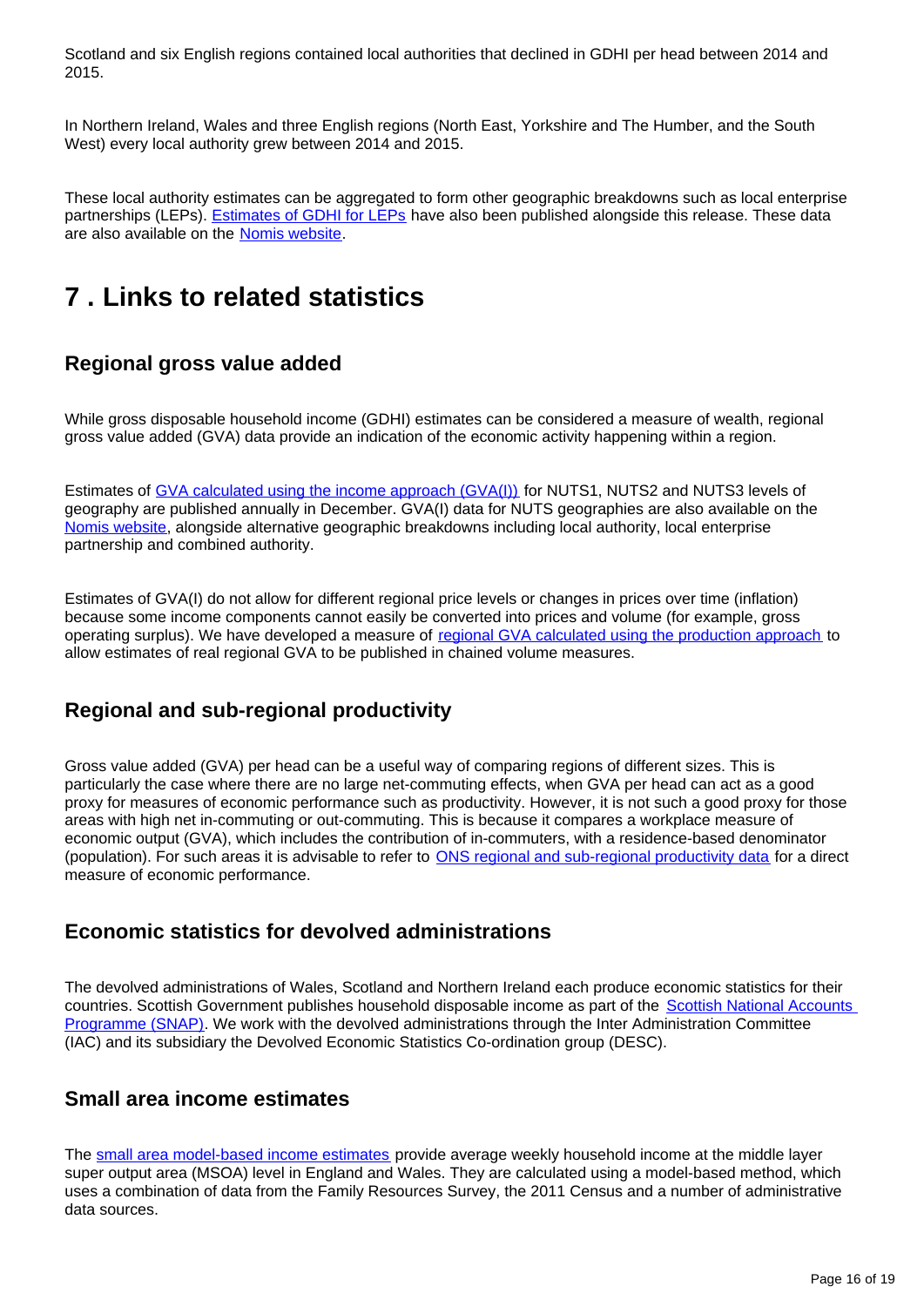### **A guide to source of data on earnings and income**

There is a [guide available](https://www.ons.gov.uk/employmentandlabourmarket/peopleinwork/earningsandworkinghours/methodologies/aguidetosourcesofdataonearningsandincome) that outlines the different data sources and outputs that feed into the analysis of earnings and income within the UK.

## <span id="page-16-0"></span>**8 . What's changed in this release?**

In keeping with the UK National Accounts' commitment to meeting the European Commission definition of [Gross](http://ec.europa.eu/eurostat/statistics-explained/index.php/Glossary:Gross_national_income_(GNI))  [National Income](http://ec.europa.eu/eurostat/statistics-explained/index.php/Glossary:Gross_national_income_(GNI)) and the new [European System of Accounts \(ESA 2010\),](http://ec.europa.eu/eurostat/web/products-manuals-and-guidelines/-/KS-02-13-269) there have been changes made to the UK National Accounts measure of gross disposable household income (GDHI). These impact upon the regional GDHI estimates in the form of different national totals for the various components of income, even where no explicit changes to the regional allocation have been needed. Of these, a change to the treatment of owneroccupied imputed rental has resulted in the greatest impact on the national figures.

The owner-occupied imputed rental change in the UK National Accounts used regional (NUTS1) rental data from the Valuation Office Agency (VOA). We have been able to use this regional data source in the compilation of these regional estimates of GDHI. Below the NUTS1 level we continue to use our previous methodology of housing stock multiplied by median house prices to allocate [owner-occupied imputed rental](https://www.ons.gov.uk/economy/nationalaccounts/uksectoraccounts/articles/changestonationalaccounts/imputedrental) to sub-regions, local areas and local authorities.

For regions that previously underwent boundary changes that were implemented in regional GDHI in 2015, there have been some revisions. Some of the administrative data that we receive from HM Revenue and Customs (HMRC) have now been supplied in line with these boundary changes, so we have realigned our previous estimates for these regions with the actual values from HMRC.

For the first time, this release includes [estimates of GDHI for local authorities and council areas within the UK.](https://www.ons.gov.uk/economy/regionalaccounts/grossdisposablehouseholdincome/datasets/regionalgrossdisposablehouseholdincomegdhibylocalauthorityintheuk) The methodology used to calculate these local authority estimates is a simplified process, in which the components of GDHI at NUTS3 are broken down to local authorities according to proportions calculated from several different sources. It is important to note that local authority level data are only available for the latest years in some of these datasets. The proportions calculated from these available years are used to apportion the back series. Calculated this way, the time series assumes a lack of change in the regional distribution of local authorities within a NUTS3 region. Going forward, each subsequent year will be apportioned using the latest available local authority level data.

The ONS Data Explorer service closed on 12 May 2017. The **ONS digital blog** provides details surrounding the closure. [A replacement service is under development and is at an early stage.](https://discovery.onsdigital.co.uk/datadiscovery/) Regional GDHI and regional GVA explorable datasets will be available on this new platform in due course. An alpha is an early stage development aiming to test user reactions in preparation for a more robust beta iteration, which is due in a few months. The [Data Discovery blog](https://digitalblog.ons.gov.uk/2017/04/12/data-discovery-end-of-alpha-phase/) is one of a series of blogs that details the alpha project development.

## <span id="page-16-1"></span>**9 . Upcoming work to be aware of**

There are two main changes that will affect the next regional gross disposable household income (GDHI) publication: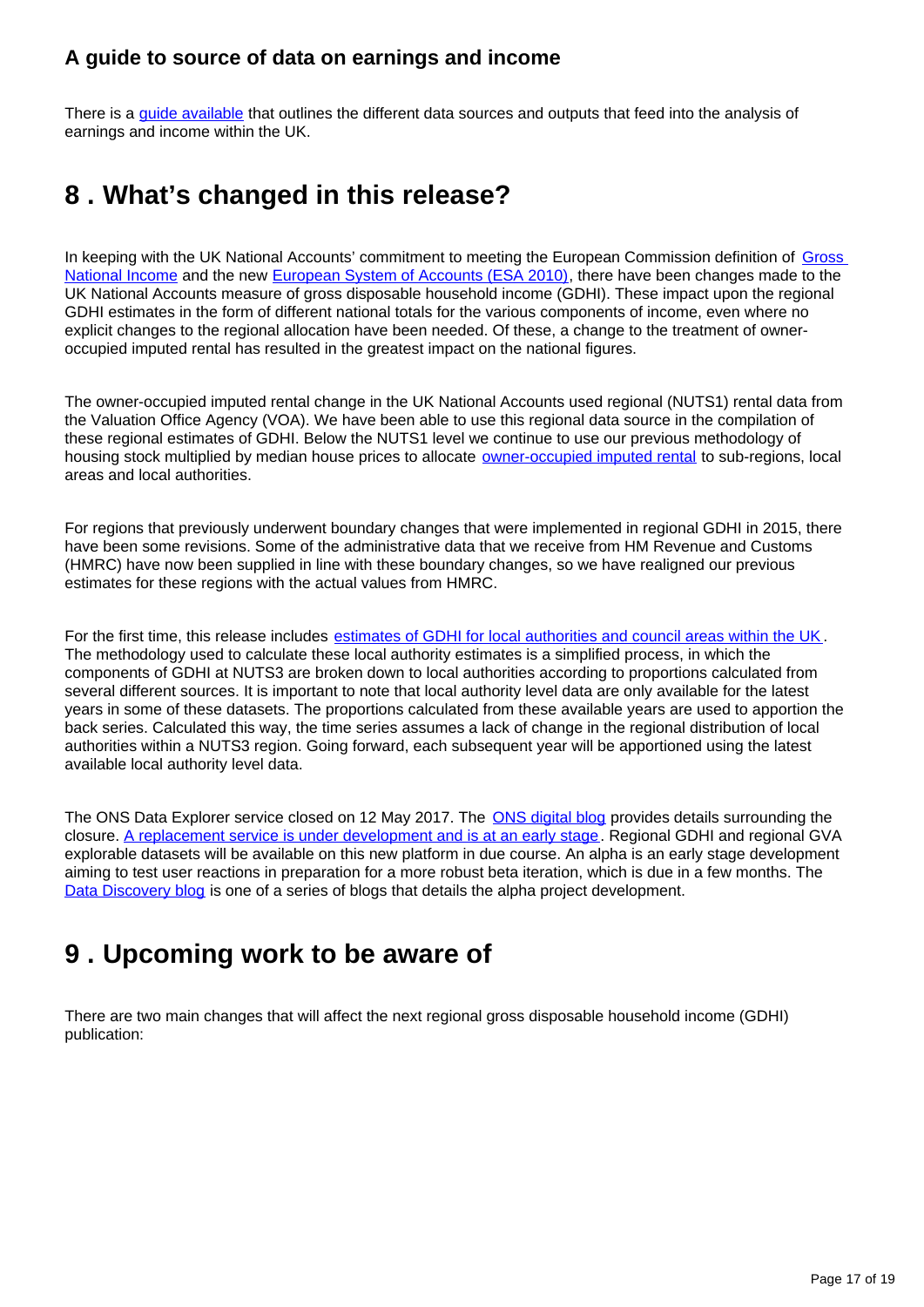- 1. [In January 2018 a new set of NUTS boundaries will be released](https://www.ons.gov.uk/methodology/geography/ukgeographies/eurostat). These changes will affect Scotland and Northern Ireland NUTS2 and NUTS3 regions. We plan to publish our next release of regional GDHI in spring 2018 based on these new boundaries.
- 2. Blue Book 2017 will see the split of the household and non-profit institutions serving households (NPISH). [sectors](https://www.ons.gov.uk/economy/nationalaccounts/uksectoraccounts/articles/nationalaccountsarticles/improvingthehouseholdprivatenonfinancialcorporationsandnonprofitsinstitutionsservinghouseholdssectorsnonfinancialaccounts). The initial motivation for this was a requirement to follow new international standards. However, it has also allowed the opportunity to review and significantly improve the measurement of both sectors. The next release of regional GDHI follows this change in the national accounts and will relate solely to the household sector.

Alongside our regular releases, we have an ambitious development programme:

- 1. We have published GDHI and regional gross value added (income approach) (GVA(I)) for local authorities covering all of the UK for the first time this year. Further work in 2017 and 2018 will look into the viability of disaggregating these local authority data further down into output areas for GDHI and workplace zones for GVA. During 2018 we also plan to consider the viability of producing "real" measures of GVA for local authorities and will consult users on this.
- 2. In 2016 we published a [feasibility study on regional household final consumption expenditure \(HFCE\)](https://www.ons.gov.uk/economy/regionalaccounts/grossdisposablehouseholdincome/articles/thefeasibilityofproducingregionalhouseholdfinalconsumptionexpenditureuk/2016). Producing this at a regional level would complete the suite of household accounts by measuring spending on consumer goods and services. It will also pave the way for a regional savings ratio. Work is being carried out throughout 2017 to further examine data sources and concepts, with a consultation planned for 2018.
- 3. Historically we have produced regional gross value added (GVA) by both the income approach (as National Statistics) and the production approach (as Experimental Statistics). We plan to take the strengths from both measures and use them to produce a new balanced measure of regional GVA. This will give users a single measure of economic activity within a region. A first set of test results is planned to be published for consultation in summer 2017. Depending on the results of that consultation, we hope to publish all three measures alongside each other in December 2017, with the balanced data being the lead series.

Further details about our development programme are available in the article **Supporting devolution:** [developments in regional and local statistics.](https://www.ons.gov.uk/economy/regionalaccounts/grossdisposablehouseholdincome/articles/supportingdevolutiondevelopmentsinregionalandlocalstatistics/2016-05-25)

## <span id="page-17-0"></span>**10 . Quality and methodology**

### **Quality**

The [Regional gross disposable household income \(GDHI\) Quality and Methodology Information document](https://www.ons.gov.uk/economy/regionalaccounts/grossdisposablehouseholdincome/qmis/regionalgrossdisposablehouseholdincomeqmi) contains important information on:

- the strengths and limitations of the data and how they compare with related data
- uses and users of the data
- how the output was created
- the quality of the output including the accuracy of the data

Figures for 2015 are provisional as national estimates have not been through supply and use balancing at the time of this publication. The figures used in this process are consistent with those published in the National [Accounts Blue Book 2016.](https://www.ons.gov.uk/economy/grossdomesticproductgdp/compendium/unitedkingdomnationalaccountsthebluebook/2016edition)